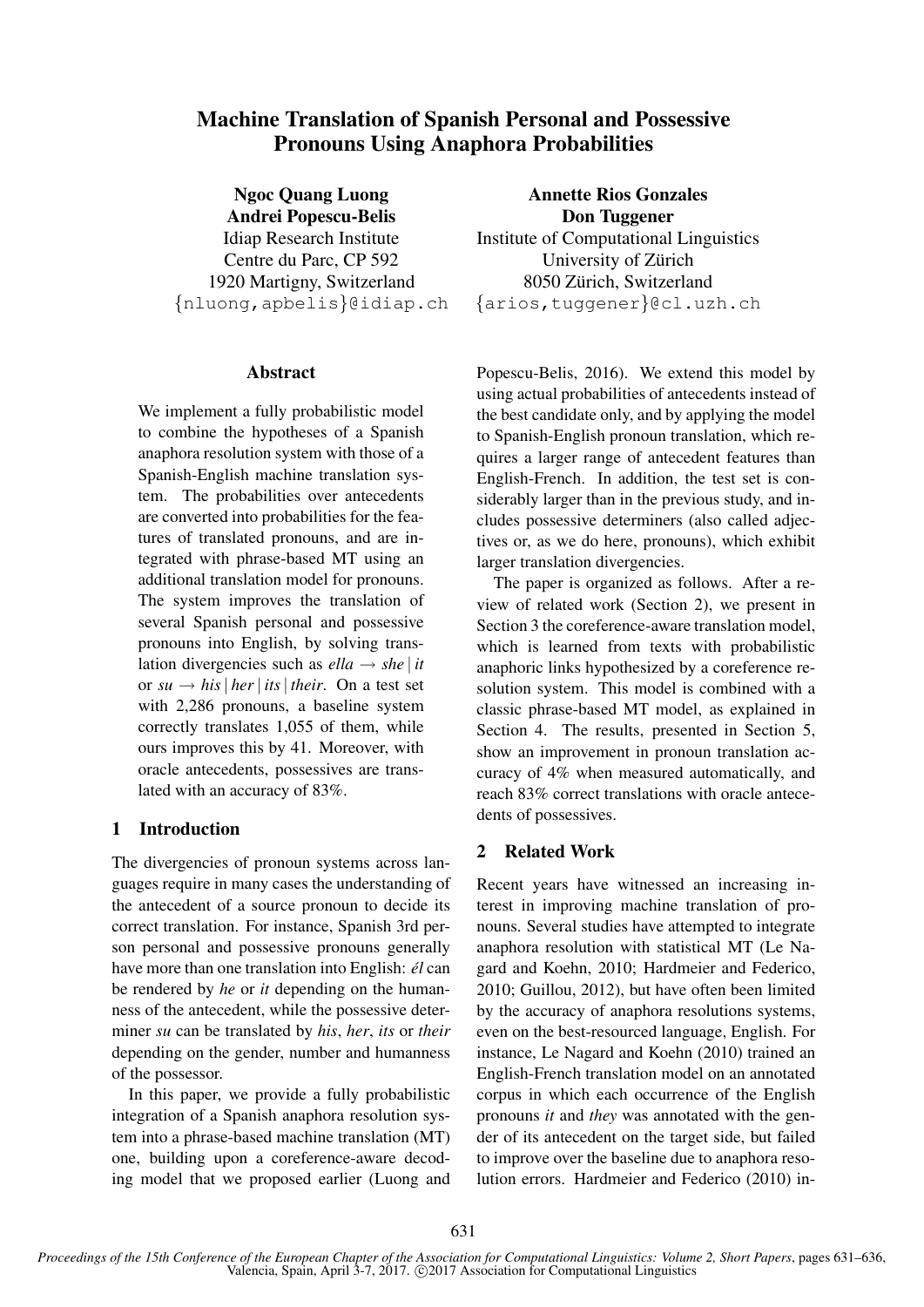tegrated a word dependency model into the SMT decoder as an additional feature, to keep track of pairs of source words acting respectively as antecedent and anaphor in a coreference link, and improved English-German MT over the baseline.

The recent shared tasks on pronoun-focused translation (Hardmeier et al., 2015; Guillou et al., 2016) have promoted a pronoun correction task, which relies on information about the reference translation of the words surrounding the pronoun to be corrected, thus allowing automatic evaluation. Several systems developed for this task avoid direct use of anaphora resolution, but still reach competitive performance. Callin et al. (2015) designed a classifier based on a feed-forward neural network, which considered as features the preceding nouns and determiners along with their partsof-speech. Stymne (2016) combined the local context surrounding the source and target pronouns (lemmas and POS tags) together with source-side dependency heads. The winning systems of the WMT 2016 pronoun task used neural networks: Luotolahti et al. (2016) and Dabre et al. (2016) summarized the backward and forward local contexts and passed them to a deep Recurrent Neural Network to predict pronoun translation.

In this paper, we exploit anaphora resolution as the main knowledge source, building upon the model we have proposed earlier (Luong and Popescu-Belis, 2016), in which coreference features are directly used during the decoding process through an additional translation table. However, we extend our previous model and use additional features, including the source word, and the gender, number and humanness of the antecedent candidates. In addition, instead of training and testing an SMT system on the gender-marked datasets (as did Le Nagard and Koehn (2010)), and use antecedents with absolute confidence, we model the probabilistic connection between a given pronoun and a given gender/number on the training set, and use the probabilistic scores of the antecedent within a coreference model, along with the translation and language models, when decoding. We do not deal, however, with null pronouns, which raise different challenges, addressed e.g. by Wang et al. (2016) for Chinese-to-English MT and by Rios Gonzales and Tuggener (2017) for Spanishto-English MT.

### 3 Learning the Coreference Model

The coreference model is the essential component of the general framework we proposed earlier (Luong and Popescu-Belis, 2016). The goal of the coreference model is to learn the probabilities of translating a given source pronoun, represented by the features of its antecedent, into a target pronoun. Due to anaphora resolution errors and variability in translation, the coreference model is not deterministic, but contains probabilities of translations, which are later combined with those from the translation and language models. We build a fully probabilistic coreference model, unlike our previous attempt, which relied only on the best candidate antecedent. Building the model requires two stages, presented in 3.1 and 3.2 below.

The Spanish 3rd-person pronouns that we consider are: (a) the two singular subject pronouns *el´* and *ella*; (b) the two possessive determiners *su* and *sus*; (c) the two singular possessive pronouns *suyo* and *suya*. The possessive determiners agree in number with the possessed entity (which they determine) and refer to a possessor with unspecified gender and number, hence each of them can be translated by *his*, *her*, *its* or *their*. The possessive pronouns refer both to a possessed entity (with which they agree in gender and number) and a possessor of unspecified gender and number. Hence, they can be translated into English as *his own (one)*, *her own*, *its own* or *their own* – but not with plural, e.g. not *his own ones*.

### 3.1 Antecedent Identification using CorZu

The goal of the first stage is to identify candidate antecedents of each source pronoun in the training data with their probabilities. The Spanish data is processed as follows. More detailed descriptions of the annotations are given by Rios (2016) and Rios Gonzales and Tuggener (2017) who also make them public. $<sup>1</sup>$ </sup>

We use FreeLing<sup>2</sup> (Padro and Stanilovsky, 2012) for morphological analysis and named entity recognition and classification, Wapiti<sup>3</sup> (Lavergne et al., 2010) for PoS tagging, and the MaltParser<sup>4</sup> (Nivre et al., 2006) for parsing. The models for tagging, parsing and co-reference resolution are all trained on the AnCora-ES Spanish

<sup>1</sup>https://github.com/a-rios/CorefMT

<sup>2</sup>http://nlp.cs.upc.edu/freeling/

<sup>3</sup>https://wapiti.limsi.fr/

<sup>4</sup>http://www.maltparser.org/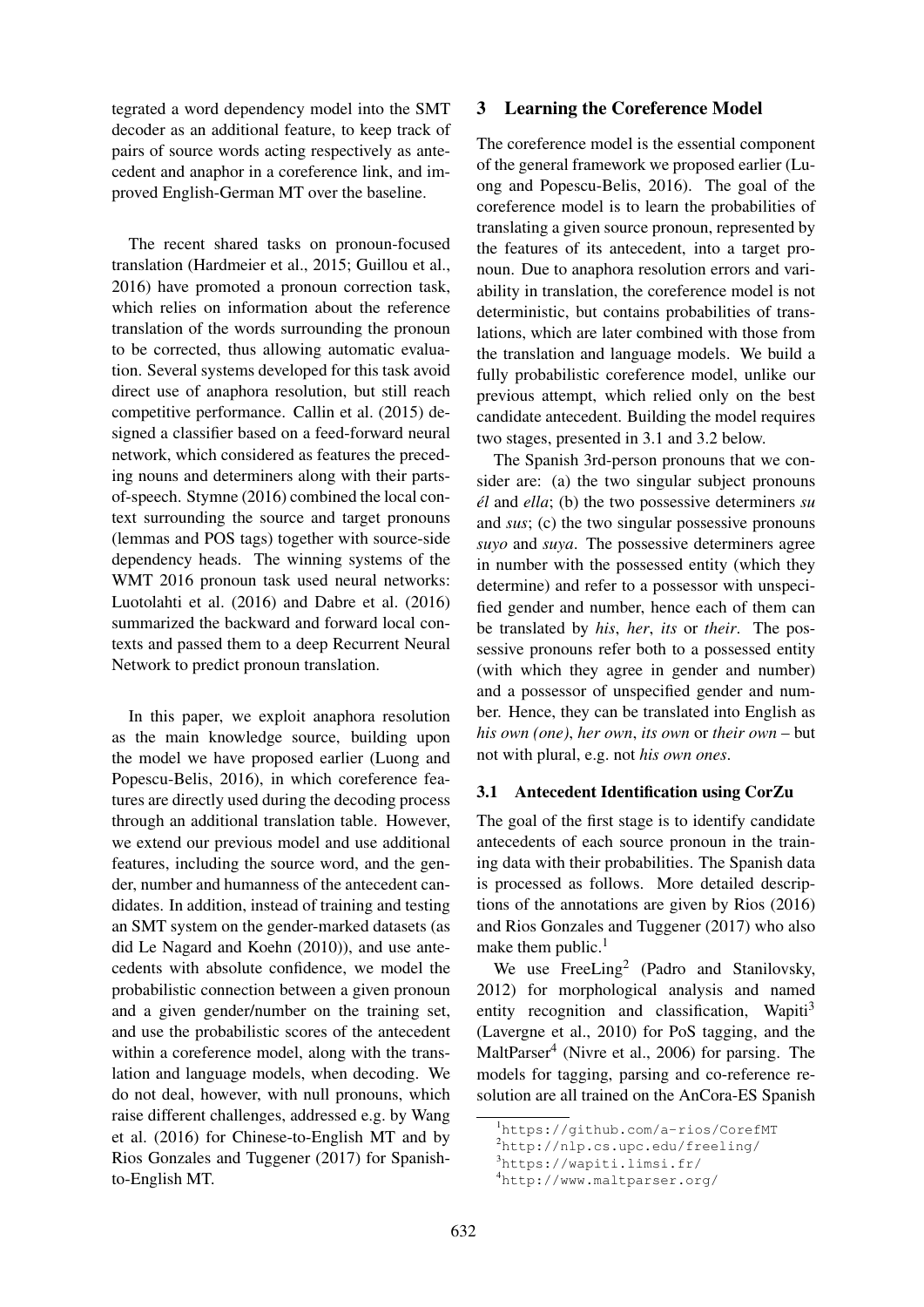treebank (Taulé et al., 2008).<sup>5</sup>

The CorZu coreference resolution system (Klenner and Tuggener, 2011; Tuggener, 2016) annotates the dependency trees with referential entities. CorZu implements a variant of the entity-mention coreference model, and enforces morphological consistency in coreference chains. For selecting antecedents of pronouns, CorZu uses a mention ranking approach: all antecedent candidates are considered at once, and each of them is given a score based on its features (see Tuggener (2016), Section 5.3.3). The features include standard ones (distance, grammatical relations, etc.) along with novel ones (animacy, discourse status, morphology, etc.). Their weights are learned using a Naive Bayes classifier.

Rather than selecting the candidate with the highest score as the antecedent, we retain a list of the most likely antecedents with their scores, namely all candidates with scores greater than  $1\%$ of the highest one, keeping at least two of them (if available).

For each candidate antecedent, we extract the following features (obtained from FreeLing): *gender* (masculine, feminine, or neuter), *number* (singular or plural) and *human* (person vs. other). The newly used 'human' feature is intended to help with the English divergencies *he/it*, *his/its*, *she/it* and *her/its*.

#### 3.2 Assignment of the Coreference Score

To build the coreference model, for each of the anaphoric links found by CorZu, we append to each Spanish pronoun (noted P) the feature values of the respective antecedent (noted G, N, H). Moreover, we consider the English side of the parallel corpus (available with AnCora-ES), and using word-level alignments generated by GIZA++ (Och and Ney, 2003) we identify the translation of the Spanish pronoun. This results in a set of weighted triples of the form *(P-G-N-H, pron EN, probability)* – e.g., *(ella-femininesingular-person, she, 0.686453)* – where *probability* results from the normalization of the current candidate score with respect to the total of the whole list. We gather all possible triples over the training data. If the candidates do not fully cover all possible P-G-N-H combinations, the remaining combinations will be generated, but with zero probability, and appended to the list in the coreference model.

Improving significantly on our previous study, we now compute the co-occurrence probability between each English pronoun  $(p_{EN})$  and a specific P-G-N-H combination by integrating probability scores from all triples in which they appear, with a normalization factor, as follows:

$$
P(p_{\text{EN}}|\text{PGNH}) = \frac{\sum score(\text{PGNH}, p_{\text{EN}})}{\sum score(\text{PGNH})}
$$

If coreference resolution and word alignment were perfect, the resulting list would contain only trivial pairs, such as *(ella-feminine-singularperson, she, 1.0)*, but this is far from being the case. Indeed, even after filtering out triples with  $p < 10^{-5}$ , we are left with 13,584 triples in the coreference model.

The excerpt from the coreference model in Figure 1 shows other translation options for *ellafeminine-singular-person*: although there are several wrong triples as a consequence of alignment errors, they have small scores compared to that of the likely correct translation.

Figure 1: Inside the coreference model: examples of *(P-G-N-H, pron EN, probability)* triples for the Spanish pronoun *ella*.

### 4 Using the Coreference Model for SMT

The Coreference Model (CM) is used within the Moses phrase-based SMT system (Koehn et al., 2007) as a second translation model, which will be called instead of the main model whenever the system encounters a Spanish pronoun that is marked as above with its G-N-H features (hence in the form P-G-N-H). We use the configuration declarations in the Moses environment (Koehn et al., 2007), as we previously described (Luong and Popescu-Belis, 2016), to integrate the CM into the decoder as an additional translation model. The weights of the CM are optimized on a held-out set, unlike our previous study (Luong and Popescu-Belis, 2016) in which they were manually set.

Before decoding, we first perform anaphora resolution on the source document. Then, the G-N-

<sup>5</sup>http://clic.ub.edu/corpus/en/ancora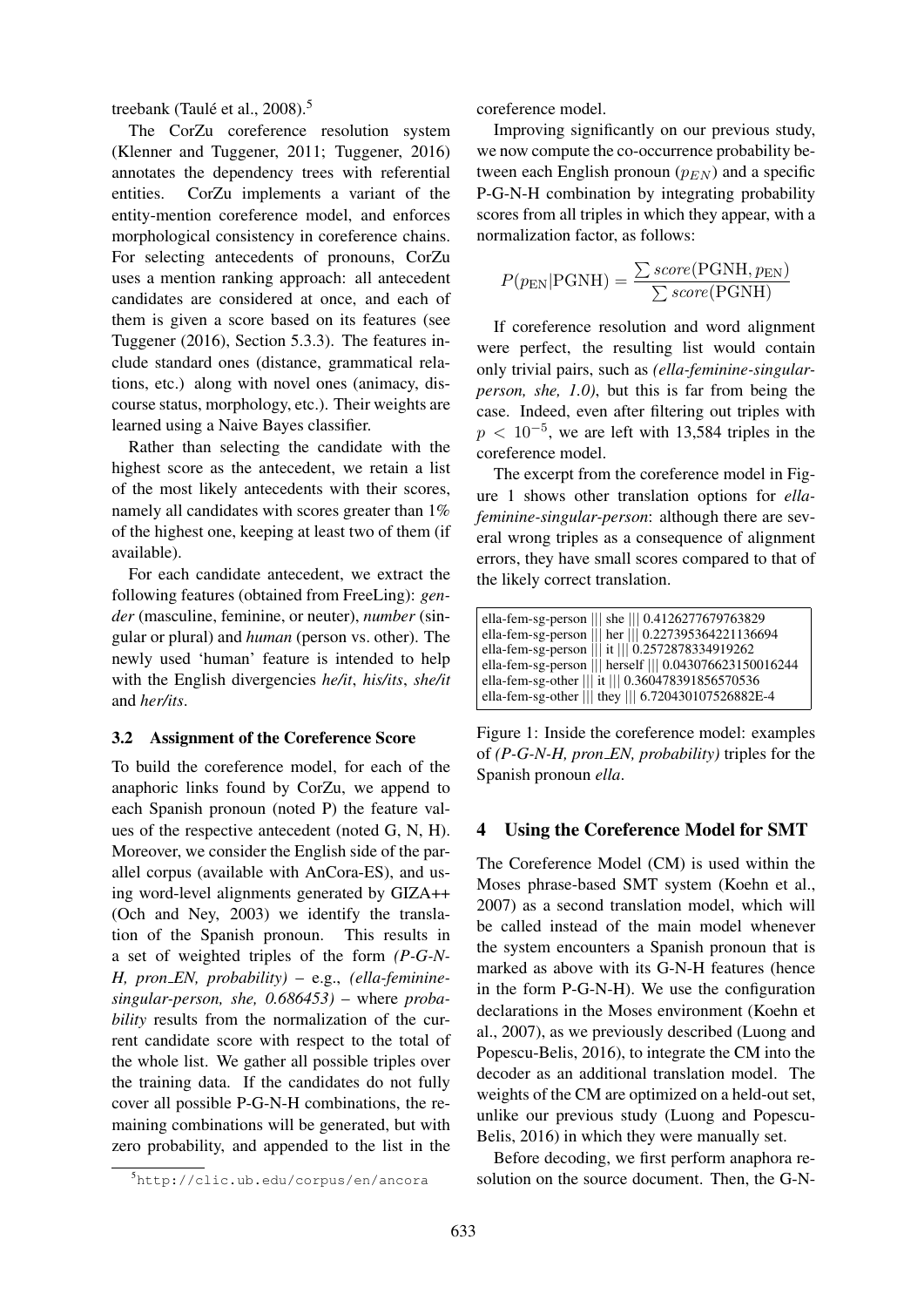| C1 and the contract of the contract of the contract of the contract of the contract of the contract of the contract of the contract of the contract of the contract of the contract of the contract of the contract of the con |  | $C3 \tC4 \tC5 \tC6$ |  |
|--------------------------------------------------------------------------------------------------------------------------------------------------------------------------------------------------------------------------------|--|---------------------|--|
| <b>BL</b> $1055(46\%)$ 850 12 358 11                                                                                                                                                                                           |  |                     |  |
| <b>CM</b> $1096(48%)$ 817 4 363 6                                                                                                                                                                                              |  |                     |  |

Table 1: APT scores of the baseline (BL) and the coreference aware system (CM). CM outperforms BL by 41 pronouns.

H features extracted from the best candidate antecedent are appended to the pronoun.<sup>6</sup> For instance, on the following example: *"Mi hermana va a la escuela. Su escuela está detrás de la catedral."*, *hermana* (sister) is the antecedent of the possessive determiner *su*, and it is a singular, feminine and human noun. Therefore, *su* in the second sentence is changed to: *"Su-singular-femiminehuman escuela esta detr ´ as de la catedral." ´* and is given as an input to the MT system, which will use the CM to translate the first word.

## 5 Results and Analysis

#### 5.1 Experimental Settings

The MT training set for Moses is a part of the News Commentary (NC) 2011 set from WMT, combined with part of NC 2010, with a total of 250,000 ES-EN sentence pairs (see Section 3.1). The parameters are tuned using MERT (Och, 2003) on an NC 2011 development subset of 2,713 pairs. Another subset of NC 2011 with 13,000 sentences is used for testing. The language model is trained on an NC 2011 monolingual set with ca. 1.1M sentences.

The test data contains 6,134 occurrences of the Spanish pronouns we study here, but CorZu found an antecedent only for 2,286 occurrences. For all other pronouns, our method will not translate them differently from the baseline system, therefore we do not count them below.

We measure the Accuracy of Pronoun Translation (APT) by comparing the translated pronouns with those in the reference translation (Miculicich Werlen and Popescu-Belis, 2016). The metric first aligns the pronouns in the MT output against a reference translation, using GIZA++ (Och and Ney, 2003) to align words and then a simple set of heuristics to refine the alignment of pronouns, based on position approximations and knowledge of expected tokens.<sup>7</sup> The APT software then com-

| <b>Baseline (BL)</b> | its | his | her            | their |
|----------------------|-----|-----|----------------|-------|
| its                  | 499 | 97  | $\overline{c}$ | 80    |
| his                  | 66  | 224 | 1              | 28    |
| her                  | 6   | 24  | 9              | 9     |
| their                | 166 | 70  | 1              | 148   |
| Coref. (CM)          | its | his | her            | their |
| its                  | 463 | 165 | $\overline{2}$ | 80    |
| his                  | 28  | 273 | $\overline{c}$ | 19    |
| her                  | 4   | 21  | 13             | 5     |
| their                | 87  | 60  | 2              | 220   |
| Oracle (OR)          | its | his | her            | their |
| its                  | 4   | 0   | 0              | 0     |
| his                  | 0   | 20  | 0              | Ω     |
| her                  | 0   | 0   | 23             |       |
| their                |     | 0   | 0              | 6     |

Table 2: Confusion matrices when translating *'su'* by three systems. The oracle antecedents ('OR') are only available on a smaller dataset (see 5.3).

putes several scores: the number of identical pronouns (noted C1) and of different ones (C3), the number of untranslated pronouns in the candidate  $(C4)$ , in the reference  $(C5)$  or in both  $(C6)$ .<sup>8</sup> The goal is to increase C1 and decrease all other scores. APT was found to correlate well with human evaluation, but is stricter than it.

## 5.2 Results with CorZu Antecedents

The APT scores of the Moses baseline (BL) and our system (CM) are shown in Table 1. Our system outperforms the baseline by 41 pronouns (net balance of improvements minus degradations), increasing the C1 score from 46% to 48%. Besides, it leaves fewer pronouns untranslated (C4).

When examining the translation of the determiner *su*, the comparison of the first two confusion matrices in Table 2 shows that CM translates *su* more poorly than BL. In particular, it misses many occurrences of *su* that should have been translated as *its*, rendering them generally by *his*. This is likely due to the wrong labeling of the humanness feature on antecedents found by CorZu, in addition to anaphora resolution errors. In contrast, the occurrences of *su* that should have been translated with human pronouns (*his*, *her*) are better translated by the CM. Notably, despite its ambiguity,

<sup>&</sup>lt;sup>6</sup>In future work, we will explore the use of several candidate antecedents with their probabilities.

<sup>7</sup>A more complex set of rules for English-Czech align-

ment, assuming the availability of parse trees, has been proposed by Novák and Nedoluzhko (2015).

<sup>&</sup>lt;sup>8</sup>The C2 score for "synonymous" pronouns is not applicable here.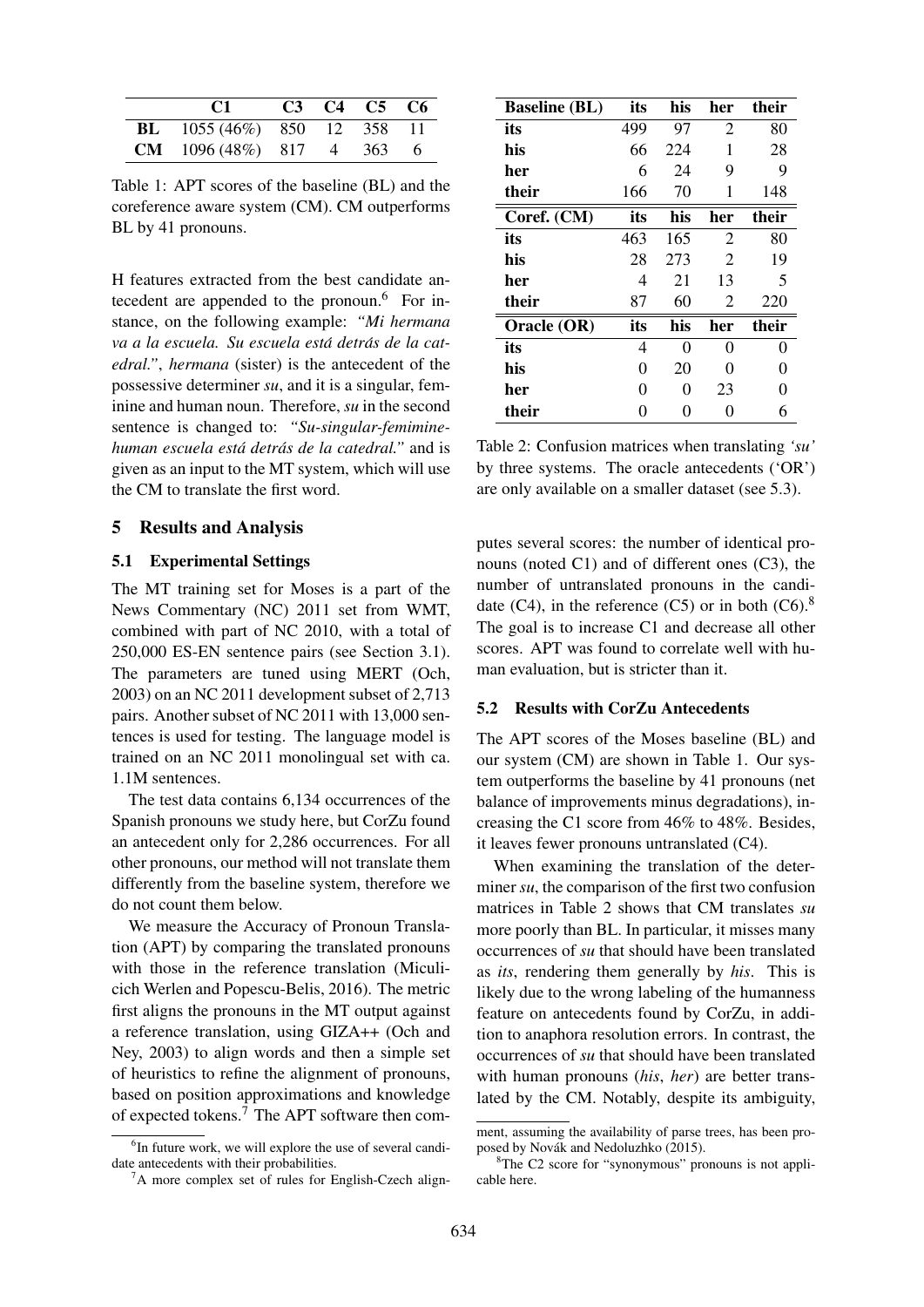## Example 1

SRC: no podrá sentirse en su-masc-sg-pers casa en ese país

CM: will not be able to be in his house in the country

REF: he will scarcely be able to feel at home there

## Example 2

SRC: y si posible de la UE en su-masc-sg-other conjunto CM: if possible, and of the EU in its set REF: if not the EU as a whole

Figure 2: Examples of wrong translations made by the coreference model (CM), due to a context-free translation of *su*.

*su* was often correctly linked by CorZu to a plural noun phrase, leading to a large improvement over the baseline for translations by *their* (220 vs. 148).

One limitation of the CM system is exemplified in Figure 2. Both mistakes (in red) are due to the CM *not* considering the context surrounding the pronoun *su*, i.e. the idiomatic expressions. Indeed, *"su casa"* and *"su conjunto"* mean respectively *"to feel at home"* and *"as a whole"* as idiomatic expressions, yet they are wrongly translated into *"to be in his house"* and *"in its set"* by the coreference model, which simply uses the features assigned to *su* after the substitution. Although the translations of *su* are correct in terms of features, the expressions should have been translated by the default translation model. A different strategy to pass antecedent information to the decoder while still using the standard translation model should be found in the future.

#### 5.3 Results Using Oracle Antecedents

To confirm the relevance of our model, and analyze the impact of coreference resolution errors, we selected a subset of 168 sentences with 64 occurrences of *su*. A native Spanish speaker annotated the correct antecedents and the correspond-

| C1                     | C3 C4 C5 C6 |    |  |
|------------------------|-------------|----|--|
| <b>CM</b> $31(48%)$ 16 |             | 6. |  |
| <b>OR</b> 53 (83%) 5   | $^{\circ}$  | 6. |  |

Table 3: APT scores of CM and oracle systems. C1 is the number of *su* identical to the reference. Using oracle antecedents rather than CorZu ones significantly increases C1.

ing gender-number-humanness features for each pronoun. We then translated this data with our CM system, and compared it with the output of CM using CorZu antecedents, in Table 3. The accuracy when using oracle antecedents is 83%, and among the 11 errors (translations differing from the reference), 8 are in fact considered as correct by a human judge. Oracle antecedents thus lead to nearly perfect translations, as confirmed by the confusion matrix, shown in the lower part of Table 2.

## 6 Conclusion and Perspectives

We presented a method that uses the morphological and semantic features of antecedents to improve the translation of Spanish personal and possessive pronouns into English. The method brings measurable improvements, and an oracle experiment indicates that better anaphora resolution should be even more beneficial to pronoun translation.

Future work should integrate coreference into the MT decoder as an additional feature function, so that the surrounding contexts of pronouns are properly considered. In addition, we will attempt to improve the quality of the labels predicted by our resolver, we will use multiple hypotheses on antecedents when decoding, and finally consider the translation of null pronouns as well.

## Acknowledgments

We are grateful for support to the Swiss National Science Foundation (SNSF) under the Sinergia MODERN project (grant n. 147653, see www.idiap.ch/project/modern/) and to the European Union under the Horizon 2020 SUMMA project (grant n. 688139, see www. summa-project.eu). We thank the three anonymous reviewers for their suggestions.

## References

- Jimmy Callin, Christian Hardmeier, and Jörg Tiedemann. 2015. Part-of-speech driven cross-lingual pronoun prediction with feed-forward neural networks. In *Proceedings of the Second Workshop on Discourse in Machine Translation*, pages 59–64, Lisbon, Portugal.
- Raj Dabre, Yevgeniy Puzikov, Fabien Cromieres, and Sadao Kurohashi. 2016. The Kyoto University cross-lingual pronoun translation system. In *Proceedings of the First Conference on Machine Translation*, pages 571–575, Berlin, Germany.